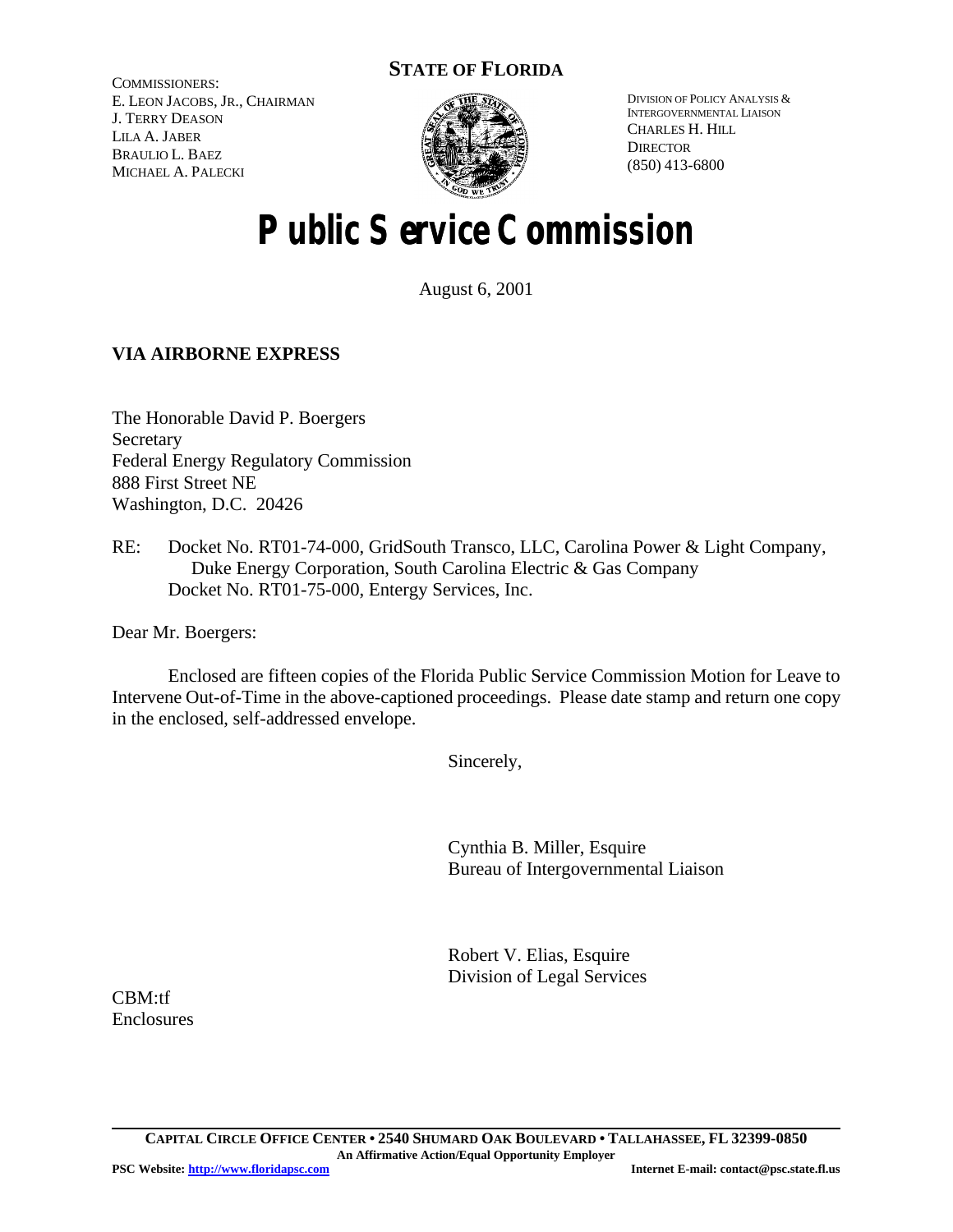### **UNITED STATES OF AMERICA FEDERAL ENERGY REGULATORY COMMISSION**

GridSouth Transco, LLC (and Contact Contact Contact Contact Contact Contact Contact Contact Contact Contact Contact Contact Contact Contact Contact Contact Contact Contact Contact Contact Contact Contact Contact Contact Co Carolina Power & Light Company (1994) Duke Energy Corporation (1) South Carolina Electric & Gas Company )

 $\overline{\phantom{a}}\phantom{a}$ 

Entergy Services, Inc. (2008) Docket No. RT01-75-000

### **FLORIDA PUBLIC SERVICE COMMISSION MOTION FOR LEAVE TO INTERVENE OUT-OF-TIME**

Pursuant to Rule 214 of the Federal Energy Regulatory Commission (FERC) Rules of

 $\begin{pmatrix} 1 \\ 2 \end{pmatrix}$ 

Practice and Procedure, the Florida Public Service Commission (FPSC) hereby files its Motion for

Leave to Intervene Out-of-Time.

#### **COMMUNICATIONS**

Pursuant to Rule 203(b)(3) of the Federal Energy Regulatory Commission (FERC) Rules of

Practice and Procedure, the following persons are designated for receipt of communications and

service on this proceeding:

Cynthia B. Miller, Esquire Chief, Bureau of Intergovernmental Liaison Division of Policy Analysis and Intergovernmental Liaison 2540 Shumard Oak Boulevard Tallahassee, Florida 32399-0850 Telephone: 850/413-6082

> Robert V. Elias, Esquire Chief, Bureau of Electric and Gas Division of Legal Services 2540 Shumard Oak Boulevard Tallahassee, Florida 32399-0850 Telephone: 850/413-6189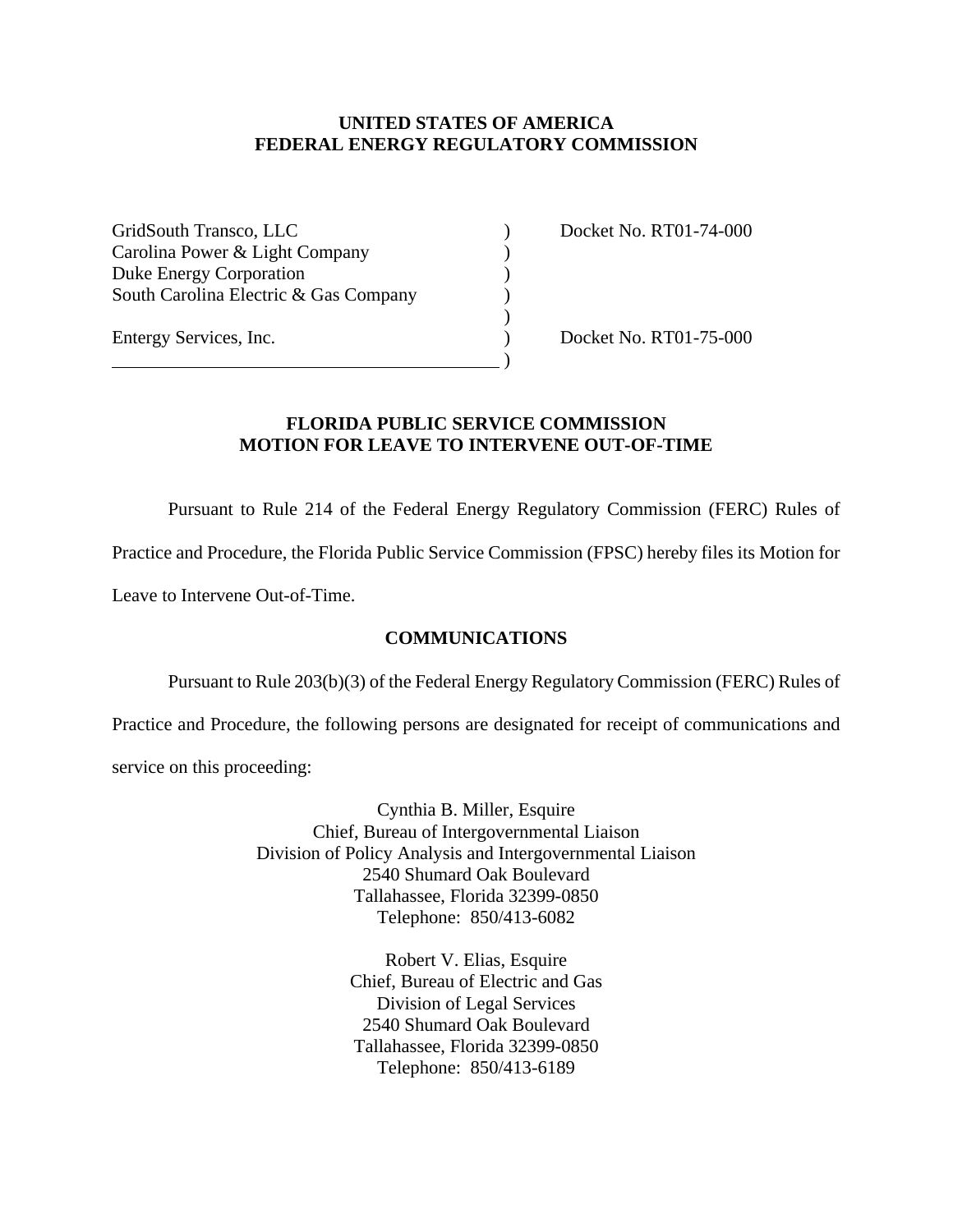Florida Public Service Commission Dockets No. RT01-74-000 and RT01-75-000 Page 2

#### **INTERVENTION**

The matter in these proceedings relates to the creation of an RTO and may involve a utility subject to FPSC jurisdiction. The FPSC is a state public utility commission whose interests are not adequately represented by any other party in the proceeding. The FPSC, pursuant to Chapters 350 and 366, Florida Statutes, is given the authority to regulate electric utilities within the State of Florida and to exercise the police power of the state for the protection of the public welfare. Section 366.015, Florida Statutes, encourages participation by the FPSC in Federal agencies' proceedings that affect those utilities over which the FPSC has primary regulatory jurisdiction.

This intervention appeared unnecessary until the FERC issued its July 12, 2001, Mediation orders in these dockets. *Regional Transmission Organizations*, 96 FERC ¶ 61,066 (2001). The Commission directed the parties in Dockets No. RT01-34-000, RT01-75-000, RT01-74-000, and RT01-77-000 to participate in the mediation, and encouraged parties in RT01-67-000 (GridFlorida, LLC) to participate as well. The FERC has stated its goal of creating one Southeastern RTO. Thus, the FPSC, in an abundance of caution, seeks to intervene in these dockets.

This intervention will not prejudice the other parties in these dockets. The development of a single large RTO for the southeast remains in the very early stages. No disruption of these proceedings will result from permitting the intervention out-of-time, nor will any prejudice or burden be placed on any party by permitting the intervention out-of-time.

WHEREFORE, the FPSC initially asserts that it has direct, material, and substantial interest in the proceedings that cannot be adequately represented by any other party. Accordingly, the FPSC respectfully has filed this motion to intervene.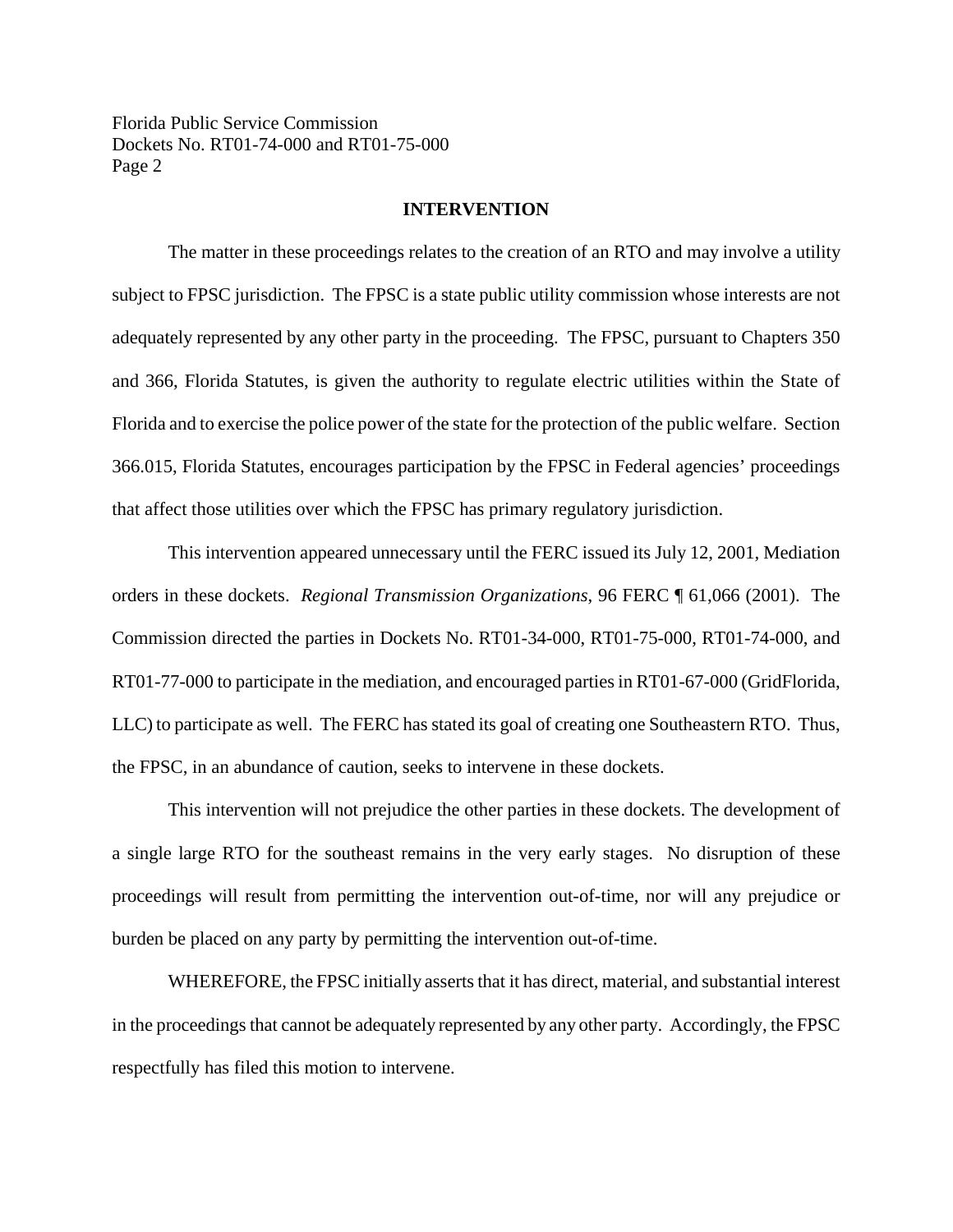Florida Public Service Commission Dockets No. RT01-74-000 and RT01-75-000 Page 3

Respectfully submitted,

Cynthia B. Miller, Esquire Bureau of Intergovernmental Liaison (850) 413-6082

Robert V. Elias, Esquire Division of Legal Services (850) 413-6189

FLORIDA PUBLIC SERVICE COMMISSION 2540 Shumard Oak Boulevard Tallahassee, Florida 32399-0850

DATED: August 6, 2001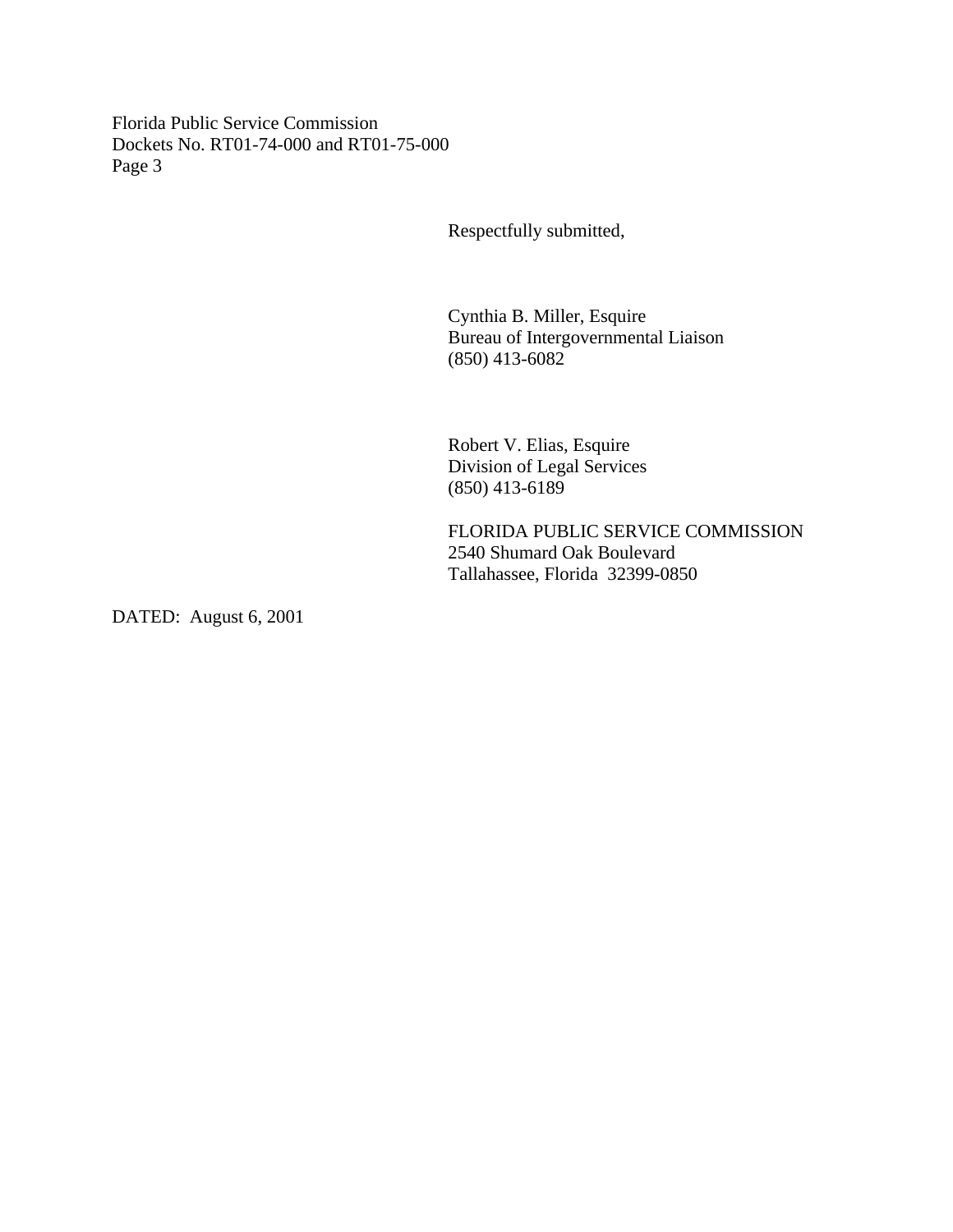### **UNITED STATES OF AMERICA FEDERAL ENERGY REGULATORY COMMISSION**

GridSouth Transco, LLC (and Contact Contact Contact Contact Contact Contact Contact Contact Contact Contact Contact Contact Contact Contact Contact Contact Contact Contact Contact Contact Contact Contact Contact Contact Co Carolina Power & Light Company (1994) Duke Energy Corporation (1) South Carolina Electric & Gas Company (1)

 $\hspace{1.5cm}$  ) and the contract of  $\hspace{1.5cm}$ 

Entergy Services, Inc. (2008) Docket No. RT01-75-000

## **CERTIFICATE OF SERVICE**

I HEREBY CERTIFY that the foregoing Notice of Intervention of the Florida Public Service

)

Commission will be served today by U.S. Mail upon all parties to the docket.

 $\overline{a}$ 

Cynthia B. Miller, Esquire Bureau of Intergovernmental Liaison

FLORIDA PUBLIC SERVICE COMMISSION 2540 Shumard Oak Boulevard Tallahassee, Florida 32399-0850

DATED: August 6, 2001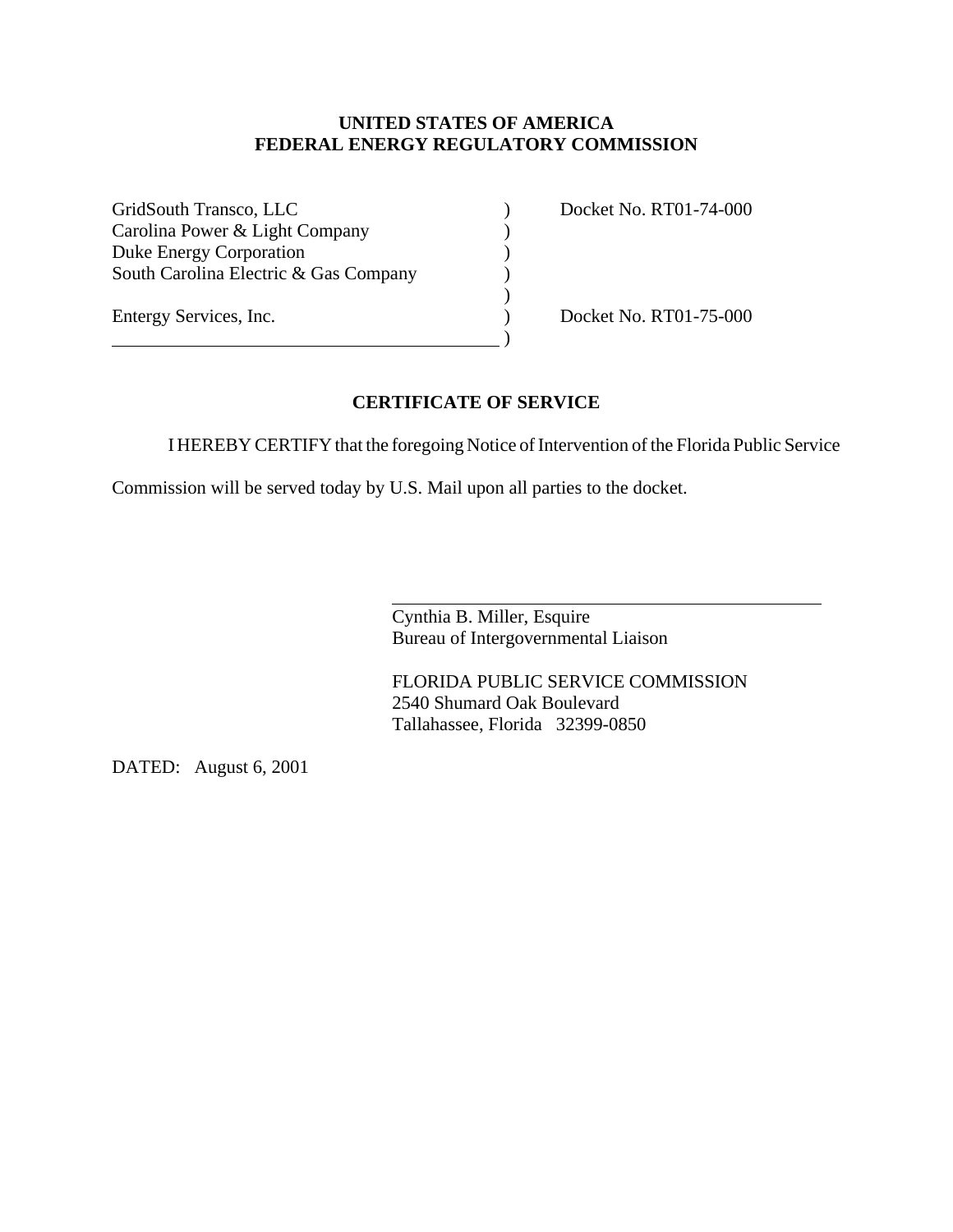**Service List GridSouth Tansco, LLC - Docket No. RT01-74-000**

Joe N. Linxwiler, Jr. Alabama Municipal Electric Authority Fred Saffer & Associates 2111 E. Michigan Street, Suite 219 Orlando, FL 32806-4973

Randolph L. Elliott Esquire Miller, Balis & O'Neil P.C. 1140 19th Street NW, Suite 700 Washington DC 20036-6601

David R. Poe LeBoeuf, Lamb, Greene & MacRae LLP 1875 Connecticut Ave NW, Suite 1200 Washington DC 20009-5728

Keith R. McCrea Sutherland Asbill & Brennan, LLP 1275 Pennsylvania Avenue NW Washington, DC 20004-2404

Robert Berry Automated Power Exchange, Inc. 5201 Great America Parkway Santa Clara CA 95054-1122

Gary E. Guy Baltimore Gas and Electric Company 39 West Lexington Street, Floor 20 Baltimore MD 21201-3940

Michael J. Zimmer, Esquire Baker & McKenzie 815 Connecticut Avenue NW Washington DC 20006-4004

Frank Schiller Carolina Power & Light Company P.O. Box 1551 Raleigh NC 27602-1551

Jerry T. Roberts Carolina Utility Customers Association 5811 Glenwood Avenue, Suite 204 Raleigh NC 27612-6222

Mr. Robert W. Claussen Alabama Municipal Electric Authority P.O. Box 5220 Montgomery, AL 36103

Max W. Laun Alcoa Power Generating, Inc. 201 Isabella Street Pittsburgh, PA 15212-5858

David Friedman, Director American Forest & Paper Association 1111 19<sup>th</sup> Street NW, Suite 800 Washington, DC 20036-3603

James W. Brew Brickfield, Burchette & Ritts. PS West Tower,  $8<sup>th</sup>$  Floor 1025 Thomas Jefferson Street NW Washington DC 20007-5201

James R. Crossen Automated Power Exchange, Inc. 5201 Great America Parkway Santa Clara CA 95054-1122

Alycia L Goody Esquire Calpine Eastern The Pilot House, 2<sup>nd</sup> Floor, Lewis Wharf Boston MA 02110

Ralph McDonald, Esquire Carolina Industrial Group for Fair Utilities Bailey & Dixon, LLP Post Office Box 1351 Raleigh NC 27602-1351

William S Scherman Skadden, Arps, Slate, Meagher & Flom LLP 1440 New York Avenue NW Washington DC 20005-2111

James P. West West Law Offices PC Suite 1735, Two Hanover Square 434 Fayetteville Street Mall Raleigh NC 27601-1701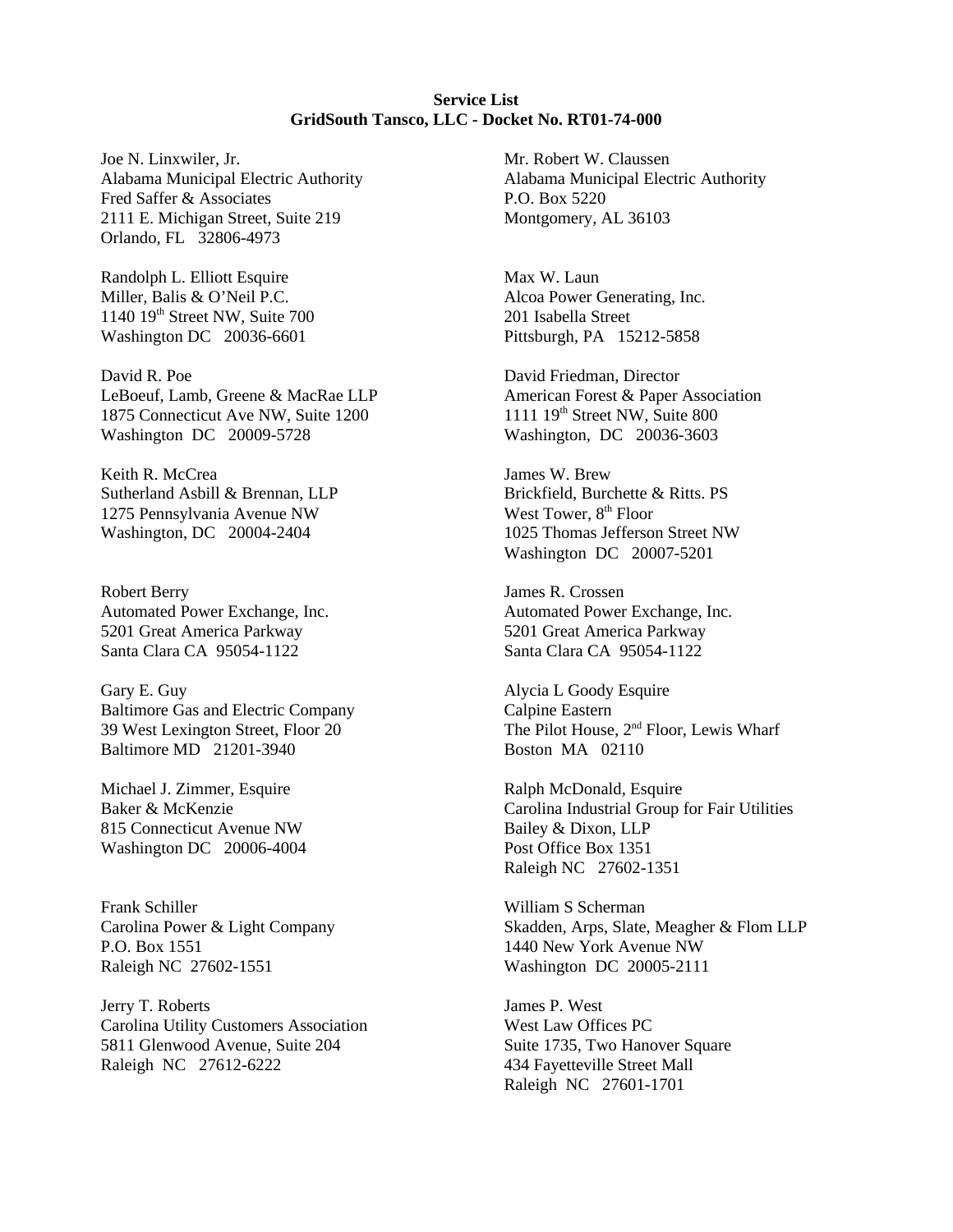Arthur G. Fusco Central Electric Power Cooperative Inc P O Box 1455 Columbia SC 29202-1455

Dennis Flaherty, Managing Director Cinergy Services, Inc. 139 East Fourth Street EF-401 Cincinnati, OH 45202

Susan W. Ginsberg, Director Coastal Merchant Energy LP 2000 M Street NW, Suite 300 Washington DC 20036-3398

Harvey J. Reed Constellation Power Source, Inc. 111 Market Place, Suite 500 Baltimore MD 21202-4040

Robert Reilley VP Coral Power, LLC 2 Houston Center 909 Fannin Street Suite 700 Houston TX 77010-1016

Paul R. Newton Duke Energy Corporation P O Box 1244 Charlotte NC 28242-0001

Edward A Ross, Senior Director Dynegy, Inc 1000 Louisiana Street, Suite 5800 Houston TX 77002-5006

Lee Czerniawski ElectriCities of North Carolina, Inc. Post Office Box 29513 Raleigh NC 27626-0513

Christi L. Nicolay, Senior Director Enron Corporation P O Box 1188 Houston TX 77251-1188

Sarah G. Novosel, Senior Director Enron Corporation 1775 I Street NW, Suite 800 Washington, DC 20006-2418

Sean T. Beeny Esquire Miller, Balis & O'Neil, P.C.  $1140$   $19<sup>th</sup>$  Street NW, Suite 700 Washington DC 20036-6607

Jeffrey A. Gollump Cinergy Services, Inc. P.S. Box 960 Cincinnati, OH 45201-0960

Luke A Mickum Esquire Coastal Merchant Energy, LP 5 East Greenway Plaza, Suite 1200 Houston TX 77046-0500

Lisa M. Decker Counsel Constellation Power Source, Inc. 111 Market Place, Suite 500 Baltimore MD 21202-4040

Jeffrey D. Watkiss Esquire Bracewell & Patterson, LLP 2000 K Street NW, Suite 500 Washington, DC 20006-1809

David B. Raskin Steptoe & Johnson 1330 Connecticut Avenue NW Washington DC 20036-1704

Mary J. Doyle, Director of Regulatory Policy Dynegy, Inc. 805 15<sup>th</sup> Street NW, Suite 510-A Washington DC 20005-2207

James N Horwood Esquire Spiegel & McDiarmid 1350 New York Avenue NW, Suite 1100 Washington DC 20005-4709

Jeffrey D. Watkiss, Esquire Bracewell & Patterson LLP 2000 K Street NW, Suite 500 Washington DC 20006-1809

John R. McDermott Entergy Wholesale Operations Parkwood Two Building, Suite 400 10055 Grogans Mill Road Spring, Texas 77380-1048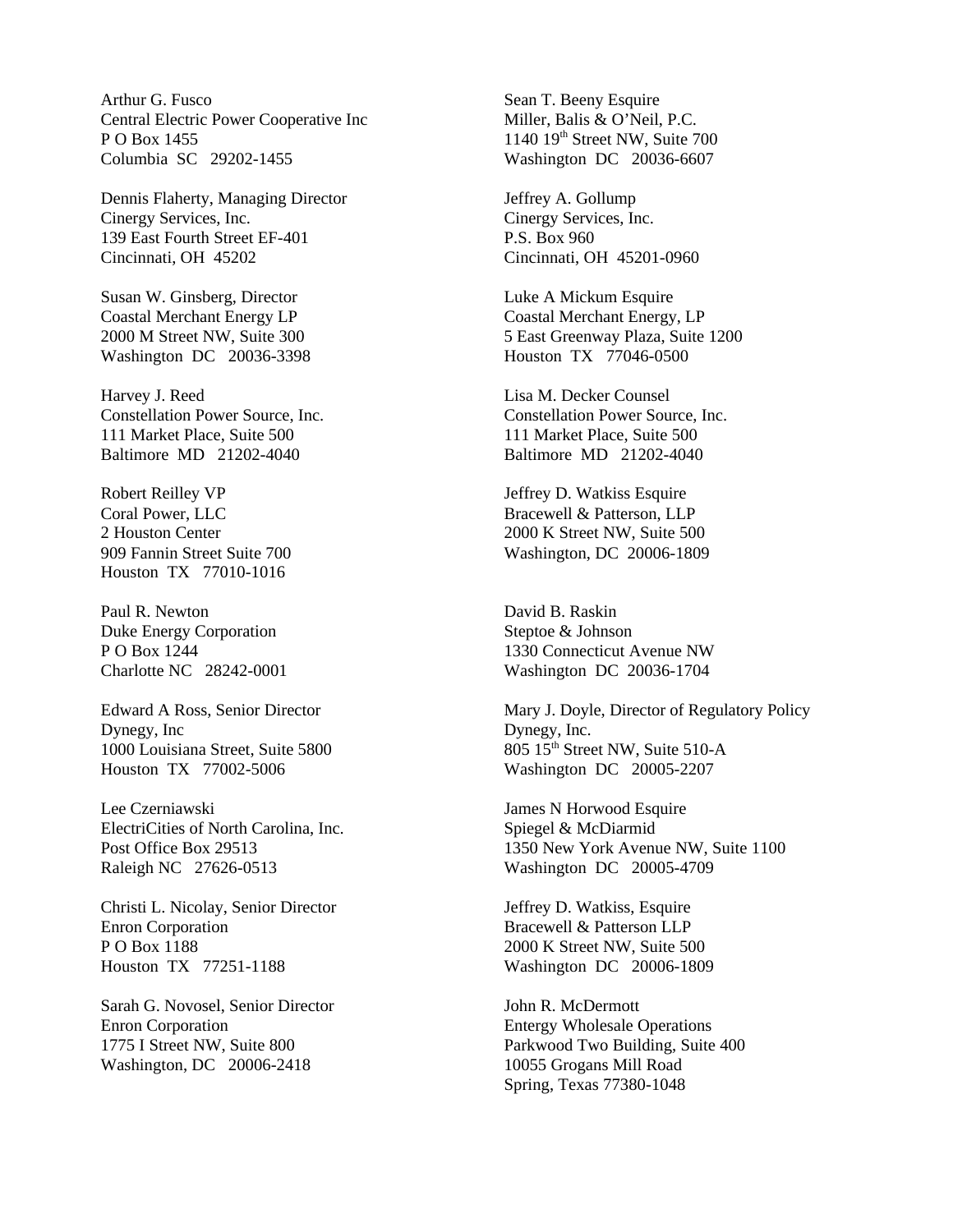Patricia A. Schaub Entergy Wholesale Operations Parkwood Two Building, Suite 400 10055 Grogans Mill Road Spring, Texas 77380-1048

Patrick M. Bryan Senior Attorney FPL Energy LLD 700 Universe Boulevard Juno Beach, FL 33408-2657

William D DeGrandis Paul, Hastings, Janofsky & Walker 1209 Pennsylvania Avenue NW, Suite 10 Washington DC 20004-2400

David R. Poe LeBoeuf, Lamb, Green & MacRae LLP 1875 Connecticut Avenue, NW, Suite 1200 Washington DC 20009-5728

Paul E. Nordstrom Esquire Verner, Liipfert Bernhard 901 15<sup>th</sup> Street NW, Suite 700 Washington DC 20005-2327

David L. Schwartz Latham & Watkins 555 11<sup>th</sup> Street NW, Suite 1000 Washington, DC 20004-1300

George D Cannon Jr., Esquire Latham & Watkins for Mirant Americas Energy Marketing, LP 555 11<sup>th</sup> Street NW, Suite 1000 Washington, DC 20004-1300

Doron F. Ezickson McDermott, Will & Emery for Morgan Stanley Capital Group, Inc. 28 State Street Boston, MA 02109-1775

Glen L Ortman Verner, Liipfert, Berhard Et al 901 15<sup>th</sup> Street NW, Suite 700 Washington DC 2005-2327

Richard Wakefield KEMA Consulting 4400 Fair Lakes Court Fairfax, VA 22033-2801

Roberto R. Denis, Vice President FPL Energy LLD 700 Universe Boulevard Juno Beach, FL 33408-2657

Julian Brix Georgia Transmission Corporation Post Office Box 1349 Tucker, GA 33085-1349

Leslie S Anderson Lockhart Power Company Post Office Box 10 Lockhart SC 29364-0010

Mark A Winfield Memphis Light Gas & Water Division P. O. Box 430 Memphis TN 28101-0430

Stephen G. Kozey VP & General Counsel Midwest Independent Transmission System 5517 West 74<sup>th</sup> Street Indianapolis IN 46268-4184

Debra R. Bolton Mirant Americas Inc. 901 F Street NW, Suite 800 Washington DC 20004-1417

Donna M. Sauter McDermott, Will & Emery for Morgan Stanley Capital Group, Inc. 600 13th Street NW Washington DC 20005-3004

Dallas M. Peavey, Jr. Municipal Electric Authority of Georgia 1470 Riveredge Parkway NW Atlanta GA 30328-4640

Gary Schaeff Municipal Electric Authority of Georgia 1470 Riveredge Parkway NW Atlanta GA 30328-4640

Wallace F. Tillman General Counsel National Rural Electric Cooperative Association 4301 Wilson Boulevard Arlington VA 22203-1867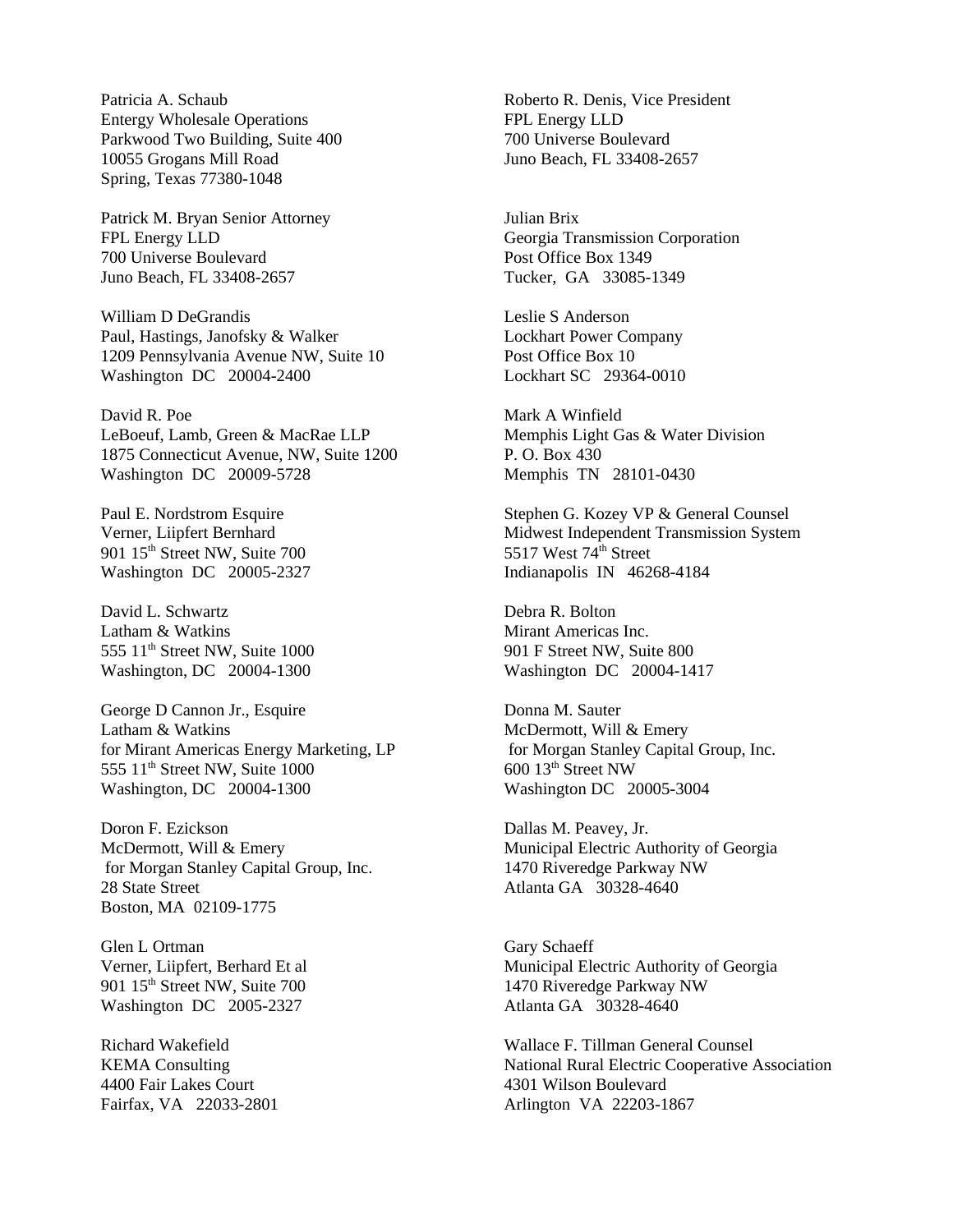Susan N. Kelly Esquire Miller, Balis & O'Neil PC  $1140$   $19<sup>th</sup>$  Street NW, Suite 700 Washington, DC 20036-6607

Mr. Stephen Daniel GDS Associates Inc. 1850 Parkway Place SE, Suite 720 Marietta, GA 30067-4439

Thomas K. Austin, Associate General Counsel North Carolina Electric Membership Corp Post Office Box 27306 Raleigh, NC 27611-7306

Gisele Rankin North Carolina Utilities Commission 4325 Mail Service Center Raleigh NC 27699-4325

George B. Taylor Jr. Oglethorpe Power Corporation P O Box 1349 Tucker GA 30085-1349

Fred H. Boatright Manager Orangeburg Department of Public Utilities P. O. Box 1057 Orangeburg SC 29116-1057

Mitchell F. Hertz, Esquire Kirkland & Ellis  $655$   $15<sup>th</sup>$  Street NW, Suite  $1200$ Washington DC 20005-5701

Michael Frazier, Marketing Engineer Piedmont Municipal Power Agency 121 Village Drive Greer SC 29651-1236

Harold W. Borden Vice President PSEG Power LLC Post Office Box 570 Newark NJ 07101-0570

John Meyer Reliant Energy Northeast Generation, Inc. 1111 Louisiana Street Houston TX 77002-5200

Charles L Compton New Horizon Electric Cooperative P. O. Box 1169 Laurens SC 29360-1169

Leonard A Green North Carolina Attorney General 114 W Edenton Street Raleigh NC 27603-1712

Louis S. Watson, Jr. North Carolina Utilities Commission 4325 Mail Service Center Raleigh NC 27699-4325

Garrett A. Stone Brickfield, Burchette & Ritts, PS West Tower, 8<sup>th</sup> Floor 1025 Thomas Jefferson Street NW Washington DC 20007-5201

William D DeGrandis Paul Hasting Janofsky & Walker 1299 Pennsylvania Avenue NW Suite 10 Washington DC 2004-2400

W. Thaddeus Miller Orion Power Holdings, Inc. 7 East Redwood Street, 10<sup>th</sup> Floor Baltimore MD 21202-1115

John K. Hawks PG&E National Energy Group 7500 Old Georgetown Road, 13<sup>th</sup> Floor Bethesda MD 20814-6133

Steven R. Teitelman Vice President PSEG Energy Resources & Trade LLC Post Office Box 570 Newark NJ 07101-0570

Pauline Foley Assistant General Solicitor PSEG Services Corporation 80 Park Plaza, T5G Newark, NJ 07101

Michael G. Briggs, Senior Counsel Reliant Energy, Inc. 801 Pennsylvania Avenue NW Suite 620 Washington DC 20004-2615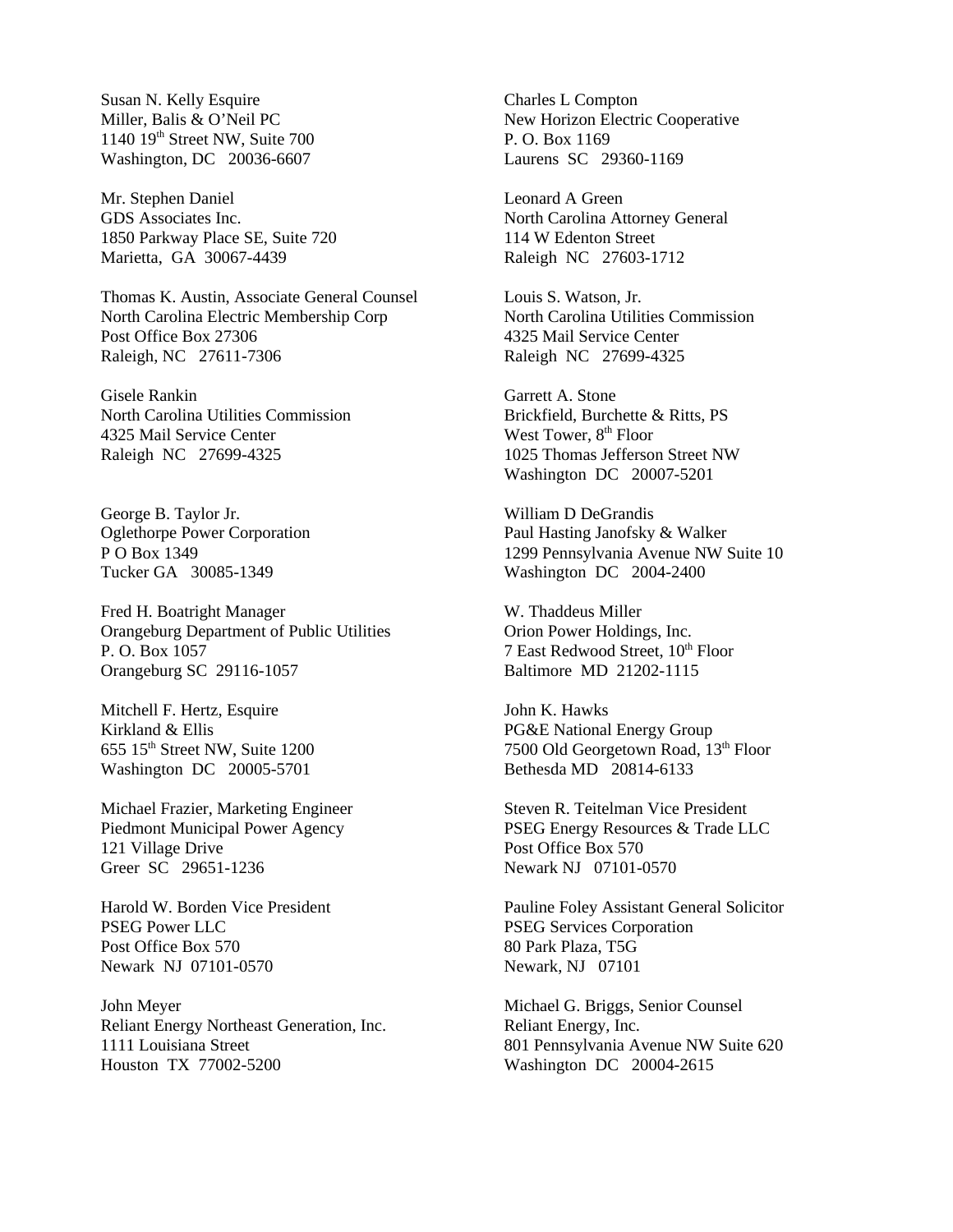H. Dewitt Martin, Interim Director Seneca Light & Water Plant Post Office Box 4773 Seneca, SC 29679

Peter I. Trombley Shell Energy Services Company LLC 1221 Lamar Street, Suite 1000 Houston, TX 77010-3038

Damon E. Xenopoulus Brickfield, Burchette & Ritts, PC 8<sup>th</sup> Floor West Tower 1025 Thomas Jefferson Street NW Washington, DC 20007-5201

Catherine D. Taylor, Assistant General Counsel SCANA Corporation 1426 Main Street #MC106 Columbia, SC 29201-2834

Stephen R. Pelcher South Carolina Public Service Authority Post Office Box 2946101 Moncks Corner, SC 29461-6101

Mr. Denver L. Rampey, Jr. Southeastern Power Administration U.S. Department of Energy 2 S Public Square Elberton GA 30635-2448

Lawrence A Gollomp U.S. Department of Energy (GC42) 1000 Independence Avenue SW Washington DC 20585-0001

Patrick B. Pope Southern Natural Gas Company Post Office Box 2563 Birmingham, AL 35202-2563

Neil L. Levy Kirkland & Ellis  $655$   $15<sup>th</sup>$  Street NW, Suite 1200 Washington DC 20005-5701

Susan N. Kelly, Esquire Miller, Balis & O'Neil PC  $1140$   $19<sup>th</sup>$  Street NW Suite 700 Washington, DC 20036-6607

Amy Gold Shell Energy Services Company, LLC 1221 Lamar Street Houston, TX 77010-3000

Jon L. Brunekant, Esquire Brunekant & Haskell LLP 805 15<sup>th</sup> Street NW, Suite 1101 Washington, DC 20005-2289

Nancy V. Coombs, Deputy Consumer Advocate South Carolina Department of Consumer Affairs Post Office Box 5757 Columbia, SC 29240-5757

George H. Williams, Jr. Cameron McKenna LLP 2175 K Street NW Floor 5 Washington DC 20037-1831

Jonathan D. Schnider, Esquire Huber Lawrence and Abell 1001 G Street NW Suite 1225 Washington, DC 20001-4545

Leon Jourolmon Jr. Asst Administrator Southeastern Power Administration U.S. Department of Energy 2 S Public Square Elberton GA 30635-2448

Glenn A Sheffield, Director Southern Natural Gas Company P.O. Box 2563 Birmingham, AL 35202-2563

Scott Helyer Tenaska, Inc. 1701 E. Lamar Blvd., Suite 200 Arlington, TX 76006-7303

Michael McDowell Executive Director Tennessee Valley Public Power Association Post Office Box 6189 Chattanooga, Tennessee 37401-6189

Kathleen E. Magruder VP Government Affairs The New Power Company 1 Manhattanville Road Purchase, NY 10577-2100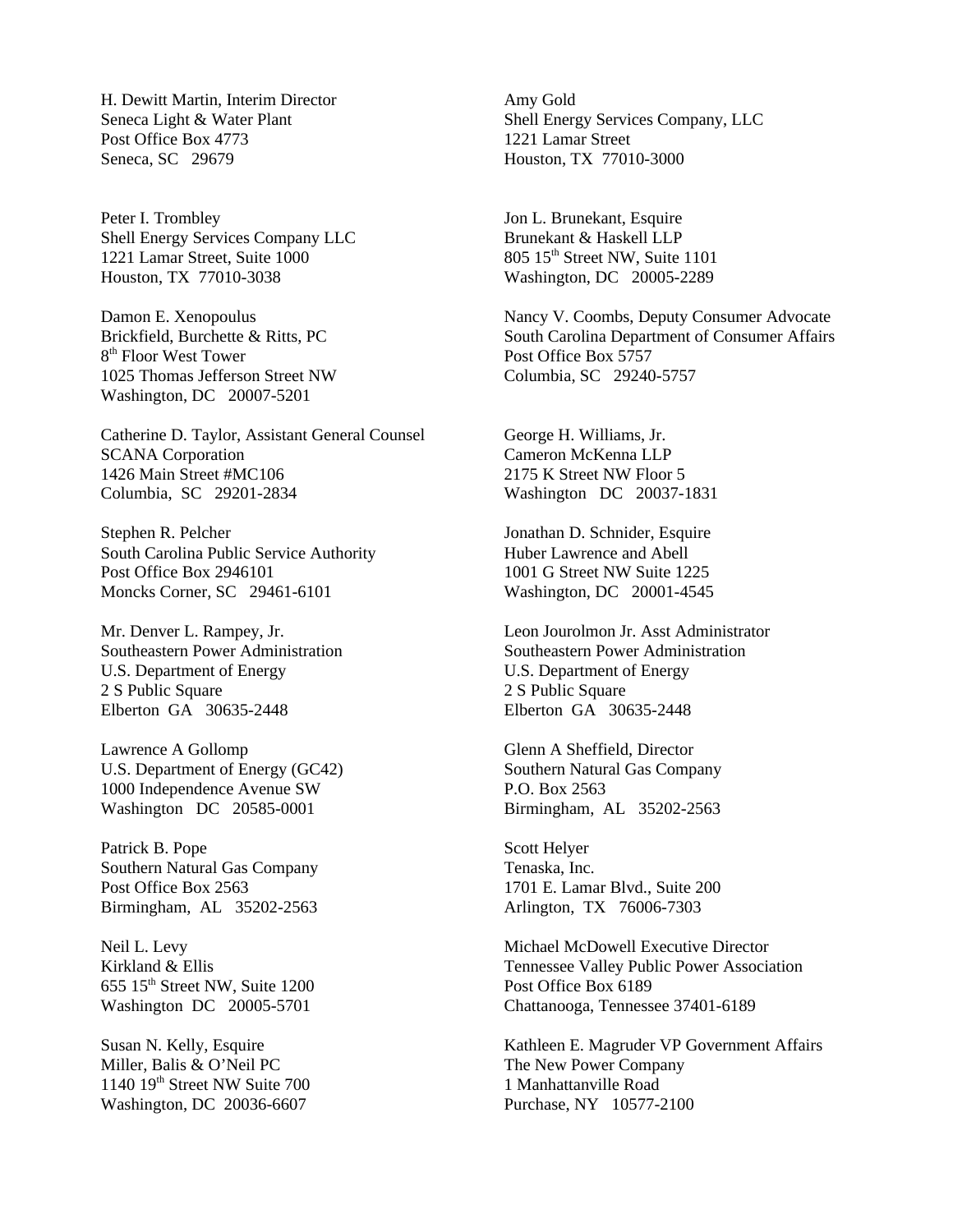Martha A Duggan The New Power Company  $3102$  6<sup>th</sup> Street N Arlington, VA 22201-2002

Tom E. Oney Attorney Worsham, Forsythe & Wooldridge 1601 Bryan Street, Suite 30000 Dallas TX 75201-3401

Garson Knapp, Manager Williams Energy Services 1 Williams Center MS 35-7 Tulsa OK 74172-0001

Andrew N. Chau Tractebel, Inc. 1177 West Loop S Suite 900 Houston, TX 77027-9083

Tim W. Muller Williams Companies, Inc. 1 Williams Center MS 41-3 Tulsa OK 74172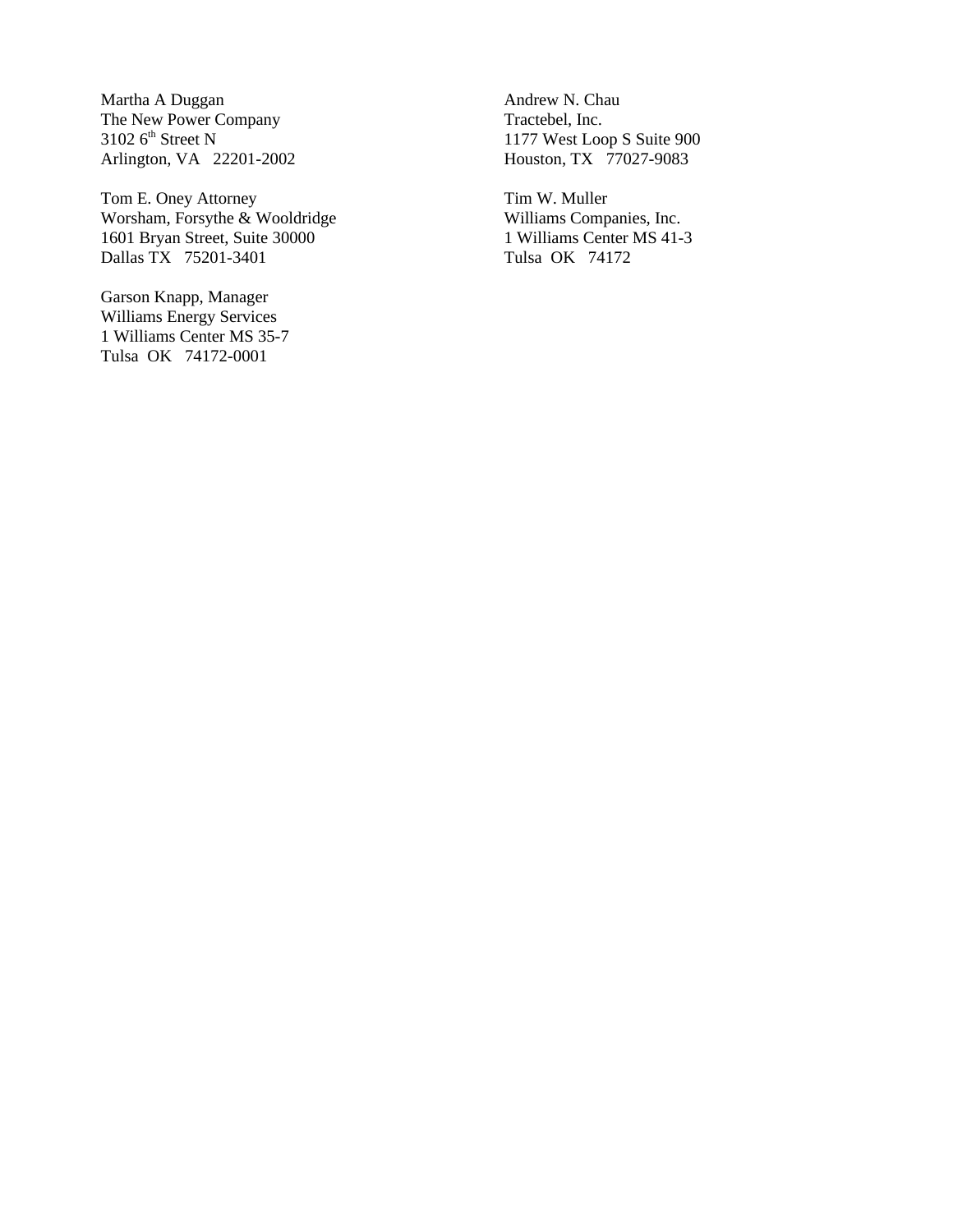SERVICE LIST Entergy Services, Inc. - Docket No. RT01-75-000

David Friedman, Director American Forest & Paper Association 1111 19th Street NW, Suite 800 Washington, DC 20036-3603

John R. Lilyestrom, Esquire Hogan & Hartson Columbia Square - 555 13th Street NW Washington, DC 20004-1109

Lynn A. Moore, Mayor Benton, City of P.O. Box 607 Benton, AR 72018-0607

Jim Kirchhoff Hope Water & Light Commission P.O. Box 2020 Hope, AR 71802-2020

Dickie Kennemore, Mayor Osceola, City of P.O. Box 443 Osceola, AR 72370-0443

Art Farine, City Administrator Siloam Springs City of P.O. Box 80 Siloam Springs, AR 72761-0080

Richie Arnold Conway Corp P.O. Box 99 Conway, AR 72033-0099

Connie L. Woodard, City Manager North Little Rock Electric Department P.O. Box 159 North Little Rock, AR 72115-0159

Larry Stockton Prescott Water & Light Plant P.O. Box 676 Prescott, AR 71857-0676

Robert M. Lyford, Vice President Arkansas Electric Cooperative Corp. P.O. Box 194208 Little Rock, AR 72219-4208

Keith R. McCrea Sutherland Asbill & Brennan LLP 1275 Pennsylvania Ave NW Washington, DC 20004-2404

Jerry F. Coffey, Assistant General Counsel Aquila Energy 1100 Walnut Street, Suite 3300 Kansas City, MO 64106-2129

Hugh Harrison Clarksville Utilities P.O. Box 1807 Clarksville, AR 72830-1807

Zachary D. Wilson, Esquire Wilson, Zachary David, PA P.O. Box 5578 North Little Rock, AR 72119-5578

Garland Holcomb, Mayor Piggott, City of 194 W Court Street Piggott, AR 72454-2638

Charlie Buttons Bentonville, City of 117 W Central Ave Bentonville, AR 72712-5256

Ron Bowen, Manager Jonesboro City Water & Light P.O. Box 1289 Jonesboro, AR 72403-1289

Larry Watson Paragould City Water & Cable P.O. Box 9 Paragould, AR 72451-0009

William H. Johnson, Mayor West Memphis City of P.O. Box 1728 West Memphis, AR 72303-1728

Sean T. Beeny, Esquire Miller, Balis & O'Neil, P.C. 1140 19th Street NW, Suite 700 Washington, DC 20036-6607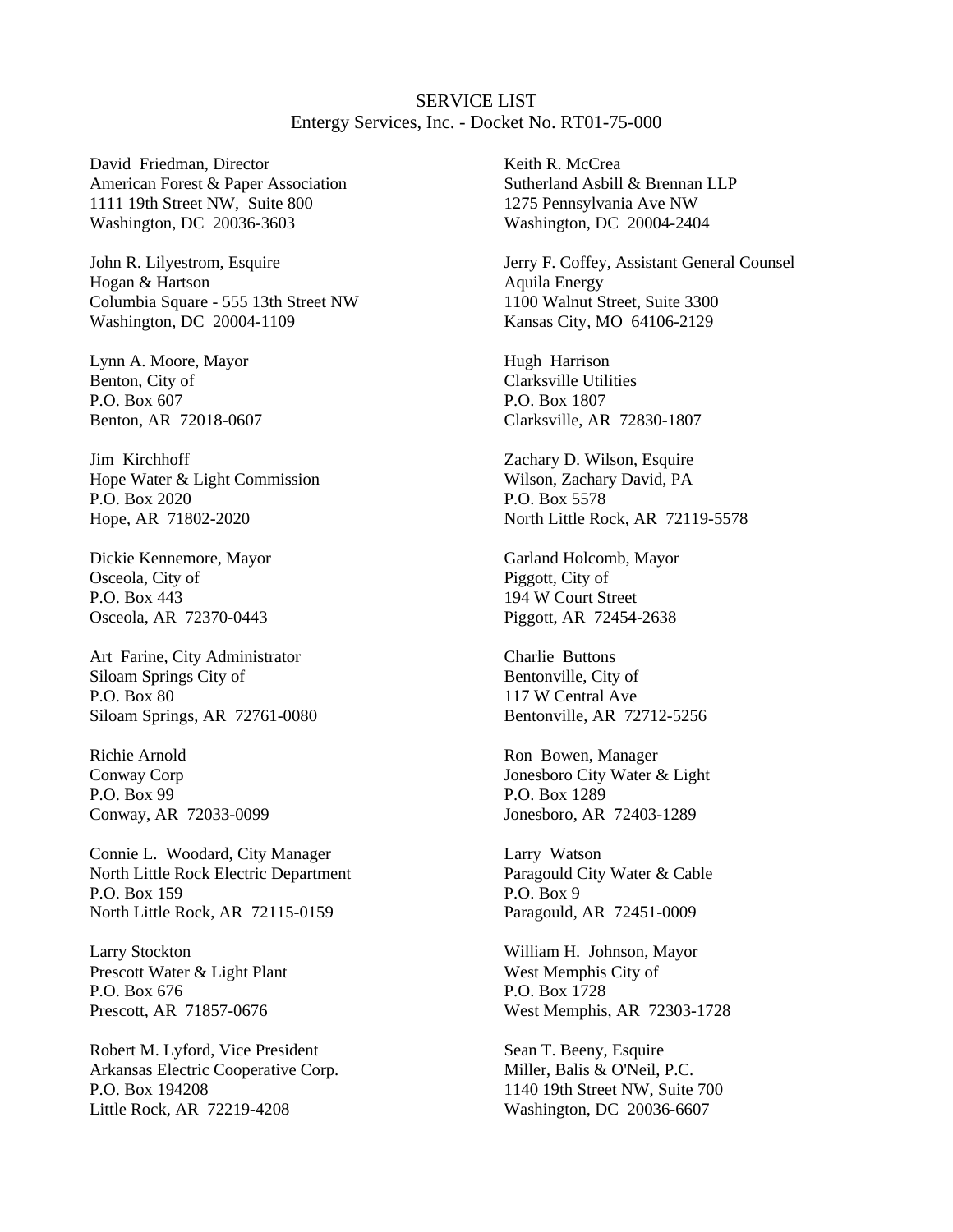Jerrell L. Clark, Executive Director Arkansas Electric Energy Consumers 323 Center Street - Tower Building, Suite 1230 Little Rock, AR 72201-2605

Mary W. Cochran, General Counsel Arkansas Public Service Commission P.O. Box 400 Little Rock, AR 72203-0400

Gary E. Guy Baltimore Gas and Electric Company 39 W Lexington Street Fl 20 Baltimore, MD 21201-3940

Martin J. Marz BP Amoco Corporation P.O. Box 3092 Houston, TX 77253-3092

Margaret A. Moore Van Ness Feldman 1050 Thomas Jefferson Street NW, Suite 700 Washington, DC 20007-3818

Dennis Flaherty, Managing Director Cinergy Services, Inc. 139 East Fourth Street EF-401 Cincinnati, OH 45202

Bonnie S. Blair, Esquire Thompson Coburn 1909 K Street NW, Suite 600 Washington, DC 20006-1167

John T. Stough Jr. Hogan & Hartson, L.L.P. 555 13th Street NW Washington, DC 20004-1109

Luke A. Mickum, Esquire Coastal Merchant Energy, L.P. 5 E Greenway Plz, Suite 1200 Houston, TX 770460500

Peter W. Frost Conoco Gas and Power Marketing 600 N Dairy Ashford Street, CH-1068 Houston, TX 77079-1100

Mitchell F. Hertz, Esquire Kirkland & Ellis 655 15th Street NW, Suite 1200 Washington, DC 20005-5701

Paul R Hightower, Commission Counsel Arkansas Public Service Commission P.O. Box 400 Little Rock, AR 72203-0400

Jean M. Zaiontz BP Energy Company 501 Westlake Park Blvd Houston, TX 77079-2604

James Glotfelty, Manager Calpine Corporation 700 Louisiana Street Houston, TX 77002-2700

Jeffrey A. Gollomp Cinergy Services, Inc. P.O. Box 960 Cincinnati, OH 45201-0960

Marvin L. Carraway, General Manager Clarksdale Public Utilities Commission P.O. Box 70 Clarksdale, MS 38614-0070

Lynn M. Ferry, Director Cleco Utility Group, Inc. 2030 Donahue Ferry Rd Pineville, LA 71360-5226

Susan W. Ginsberg, Director Coastal Merchant Energy, L.P. 2000 M Street NW, Suite 300 Washington, DC 20036-3398

Bruce A. Connell Conoco Global Power 600 N Dairy Ashford, ML-1080 Houston, TX 77079-1100

Harvey J. Reed Constellation Power Source, Inc. 111 Market Pl, Suite 500 Baltimore, MD 21202-4040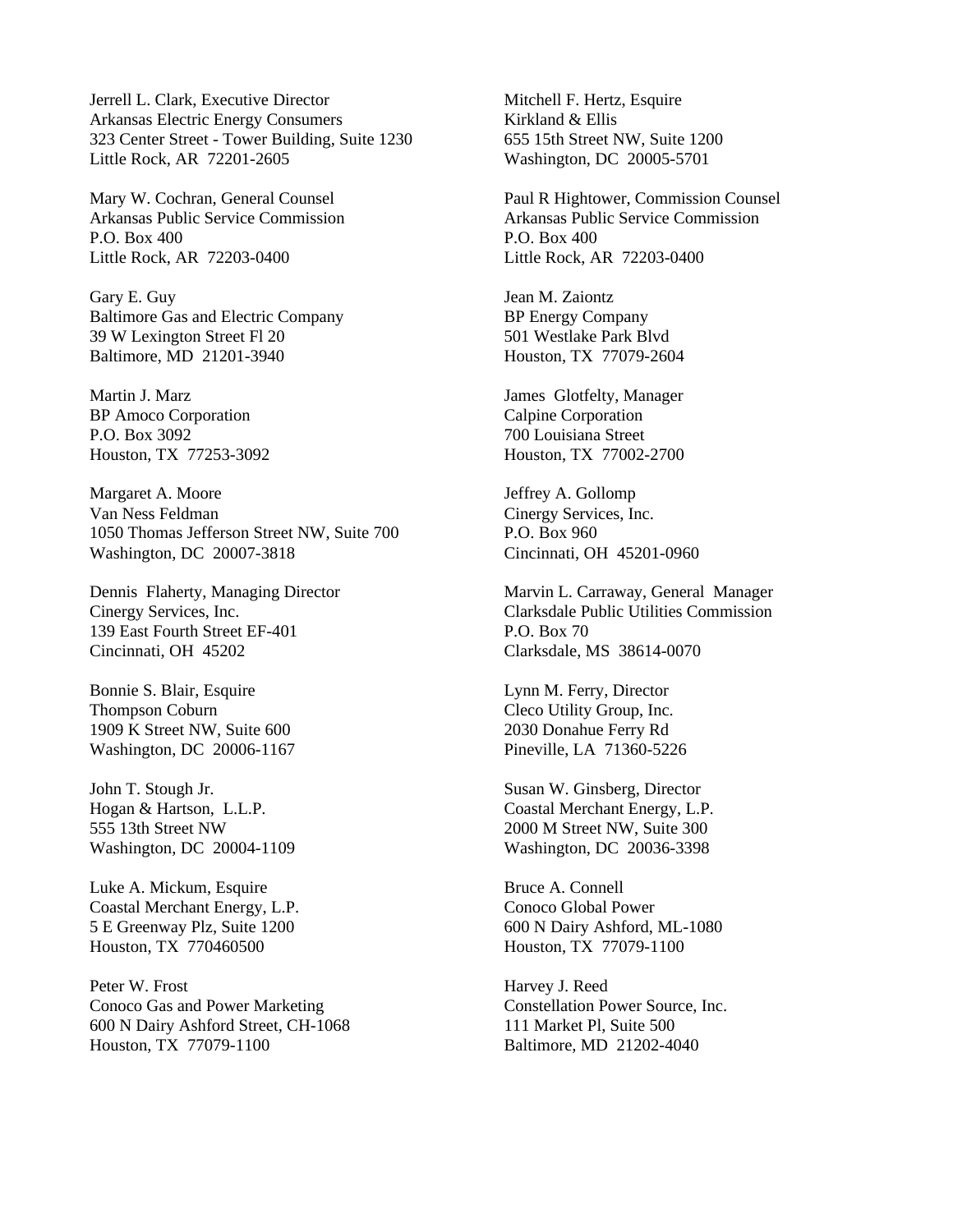Lisa M. Decker, Counsel Constellation Power Source, Inc. 111 Market Pl, Suite 500 Baltimore, MD 21202-4040

Jeffrey D. Watkiss, Esquire Bracewell & Patterson, L.L.P. 2000 K Street NW, Suite 500 Washington, DC 20006-1809

Michael F. Gildea Duke Energy North America, LLC 5400 Westheimer Ct Houston, TX 77056-5310

Mary J. Doyle, Director of Regulatory Policy Dynegy Inc. 805 15th Street NW, Suite 510-A Washington, DC 20005-2207

John P. Mathis, Vice President Edison Mission Energy 555 12th Street NW, Suite 640 Washington, DC 20004-1200

Larry D. Moffett Daniel Coker Horton & Bell, PA P.O. Box 1396 Oxford, MS 38655-1396

Michael J. Rustum Dickstein Shapiro Morin & Oshinsky LLP 2101 L Street NW Washington, DC 20037-1594

Christi L. Nicolay, Senior Director Enron Corp. P.O. Box 1188 Houston, TX 77251-1188

William S. Scherman Skadden, Arps, Slate, Meagher & Flom LLP 1440 New York Ave NW Washington, DC 20005-2111

Patrick M. Bryan, Senior Attorney FPL Energy, LLC 700 Universe Blvd Juno Beach, FL 33408-2657

Robert Reilley, Vice President Coral Power, L.L.C. 909 Fannin Street, Suite 700 Houston, TX 77010-1016

John Sharp Sharp, Henry, Cerniglia, Covin & Weaver, L.L.C. 15171 S Harrells Ferry Rd, Suite C Baton Rouge, LA 70816-2910

Michael J. Rustum Dickstein Shapiro Morin & Oshinsky LLP 2101 L Street NW Washington, DC 20037-1594

Edward A. Ross, Senior Director Dynegy Inc. 1000 Louisiana Street, Suite 5800 Houston, TX 77002-5006

Eugenia Friedlander Edison Mission Marketing & Trading, Inc. 160 Federal Street FL 4 Boston, MA 02110-1700

Julie Simon, Director Electric Power Supply Association 1401 New York Ave NW Fl 11 Washington, DC 20005-2102

Sarah G. Novosel, Senior Director Enron Corp. 1775 I Street NW, Suite 800 Washington, DC 20006-2418

Kent Foster Entergy Services, Inc. 639 Loyola Ave New Orleans, LA 70113-3125

Roberto R. Denis, Vice President FPL Energy, LLC 700 Universe Blvd Juno Beach, FL 33408-2657

Julian Brix Georgia Transmission Corporation P.O. Box 1349 Tucker, GA 30085-1349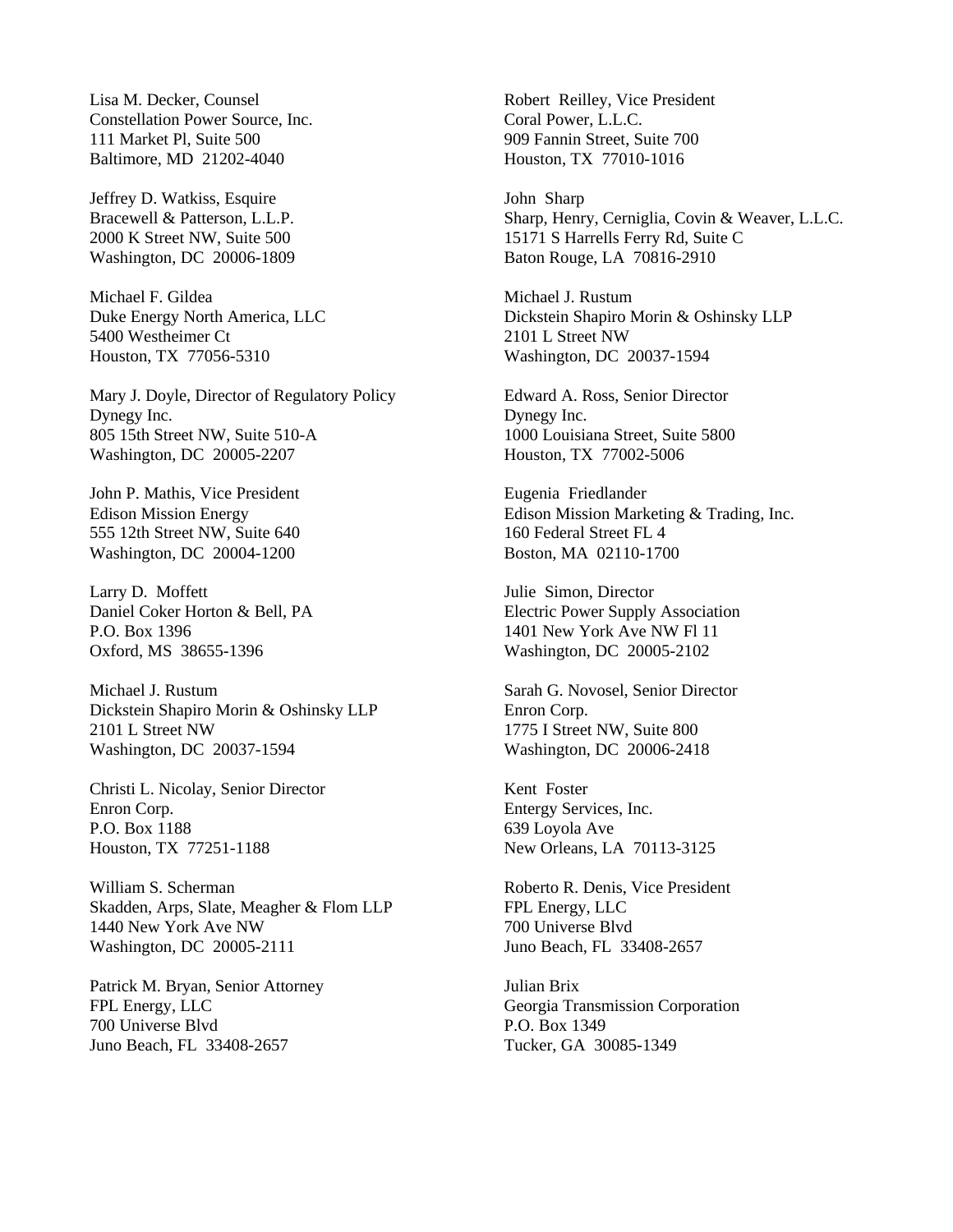Dr. John Anderson, Executive Director Electricity Consumers Resource Council 1333 H Street NW - The West Tower, 8th Floor Washington, DC 20005-4707

Sara D. Schotland, Esquire Cleary, Gottlieb, Steen & Hamilton 2000 Pennsylvania Ave NW, Suite 9000 Washington, DC 20006-1812

Fred Stelly, General Manager Louisiana Energy & Power Authority 210 Venture Way Lafayette, LA 70507-5319

Maurice E. Brubaker Brubaker & Associates P.O. Box 41200 Saint Louis, MO 63141-4406

James D. Pembroke, Esquire Duncan, Weinberg, Genzer & Pembroke, P.C 1615 M Street NW, Suite 800 Washington, DC 20036-3213

Michael R. Fontham Stone, Pigman, Walther, et Al. 546 Carondelet Street New Orleans, LA 70130-3509

Stephen L. Teichler Duane, Morris & Heckscher Suite 700 1667 K Street NW Washington, DC 20006-1643

Debra R. Bolton Mirant Americas, Inc. 901 F Street NW, Suite 800 Washington, DC 20004-1417

Donna M. Sauter McDermott, Will & Emery 600 13th Street NW Washington, DC 20005-3005

William F. McCoy Morgan Stanley & Co. Incorporated 1221 Avenue of The Americas FL 27 New York, NY 10020-1001

Tom Choman American Chemistry Council 1300 Wilson Blvd Arlington, VA 22209-2307

Frank Ledoux, Manager Lafayette Utilities System P.O. Box 4017C Lafayette, LA 70502-4017

Katherine W. King, Attorney Kean Miller Hawthorne et al. P.O. Box 3513 Baton Rouge, LA 70821-3513

A. Kell McInnis Louisiana Generating LLC P.O. Box 15540 Baton Rouge, LA 70895-5540

Victor J. Elmer, V. President Louisiana Generating LLC P.O. Box 15540 Baton Rouge, LA 70895-5540

Stephen G. Kozey, V. President & General Counsel Midwest Independent Transmission System 5517 W 74th Street Indianapolis, IN 46268-4184

David L. Schwartz Latham & Watkins 555 11th Street NW Suite 1000 Washington, DC 20004-1300

George M. Fleming, General Counsel Mississippi Public Service Commission P.O. Box 1174 Jackson, MS 39215-1174

Doron F. Ezickson McDermott, Will & Emery 28 State Street Boston, MA 02109-1775

Floyd L. Norton IV, Esquire Morgan, Lewis & Bockius LLP 1800 M Street NW Washington, DC 20036-5802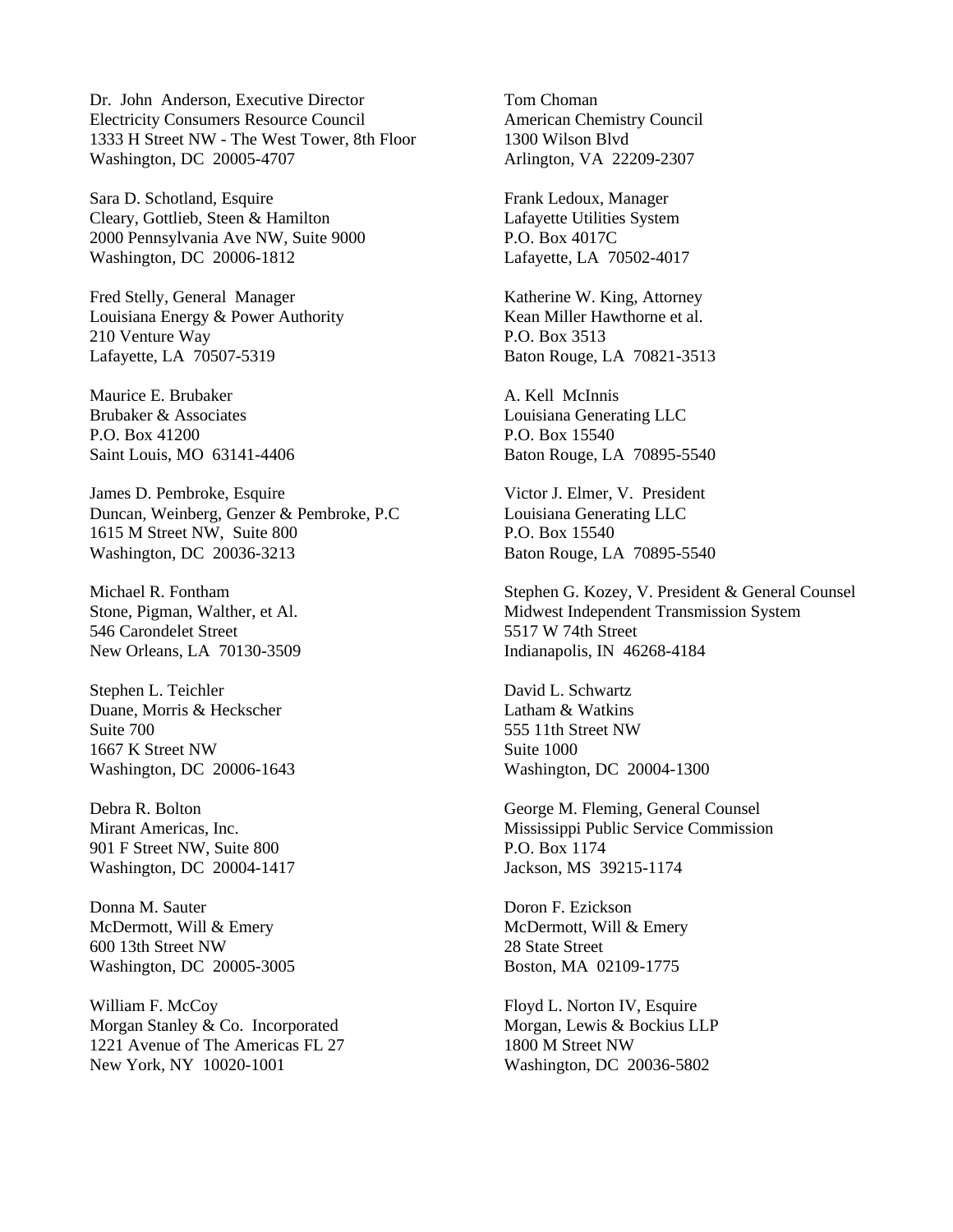C. Neil Davis, CED Municipal Energy Agency of Mississippi 6000 Lakeover Rd Jackson, MS 39213-8011

Wallace F. Tillman, General Counsel National Rural Electric Cooperative Assn 4301 Wilson Blvd Arlington, VA 22203-1867

Frank J. Uddo Uddo & Milazzo 385 N Causeway Blvd, Suite 1510 Metairie, LA 70001-5335

Paul E. Nordstrom, Esquire Verner, Liipfert, Bernhard, Et al. 901 15th Street NW Suite 700 Washington, DC 20005-2327

Joseph Marone, Manager Occidental Chemical Corporation 5 E Greenway Plz, Suite 2600 Houston, TX 77046-0500

George B. Taylor, Jr., Oglethorpe Power Corporation P.O. Box 1349 Tucker, GA 30085-1349

William R. Deware ONEOK Power Marketing Company 1100 ONEOK PLAZA 100 W 5th Street Tulsa, OK 74103-4240

Deborah B Barnes, Esquire ONEOK Power Marketing Company 1100 ONEOK PLAZA 100 W 5th Street Tulsa, OK 74103-4240

Mitchell F. Hertz, Esquire Kirkland & Ellis 655 15th Street NW, Suite 1200 Washington, DC 20005-5701

Steven R. Teitelman, President PSEG Energy Resources & Trade, LLC P.O. Box 570 Newark, NJ 07101-0570

Robert C. McDiarmid, Esquire Spiegel & McDiarmid 1350 New York Ave NW, Suite 1100 Washington, DC 20005-4710

Susan N. Kelly, Esquire Miller, Balis & O'Neil, P.C. 1140 19th Street NW Suite 700 Washington, DC 20036-6607

Ronald J. Pursell, Council Chief of Staff New Orleans City Council 1300 Perdido Street New Orleans, LA 70112-2125

Peter J. Mattheis Brickfield, Burchette & Ritts, PC West Tower - 8th Floor 1025 Thomas Jefferson Street NW Washington, DC 20007-5201

Roger St. Vincent, Esquire Dewey Ballantine 1775 Pennsylvania Ave NW Washington, DC 20006-4605

William D. DeGrandis Paul, Hastings, Janofsky & Walker 1299 Pennsylvania Ave NW, Suite 10 Washington, DC 20004-2400

Harvey L Reiter Morrison & Hecker 1150 18th Street NW Suite 800 Washington, DC 20036-3845

W. Thaddeus Miller, Orion Power Holdings, Inc. 10 Floor 7 E Redwood Street Baltimore, MD 212021115

John K. Hawks PG&E National Energy Group 7500 Old Georgetown Rd 13th Floor, Bethesda, MD 20814-6133

Harold W. Borden, Vice President PSEG Power LLC P.O. Box 570 Newark, NJ 07101-0570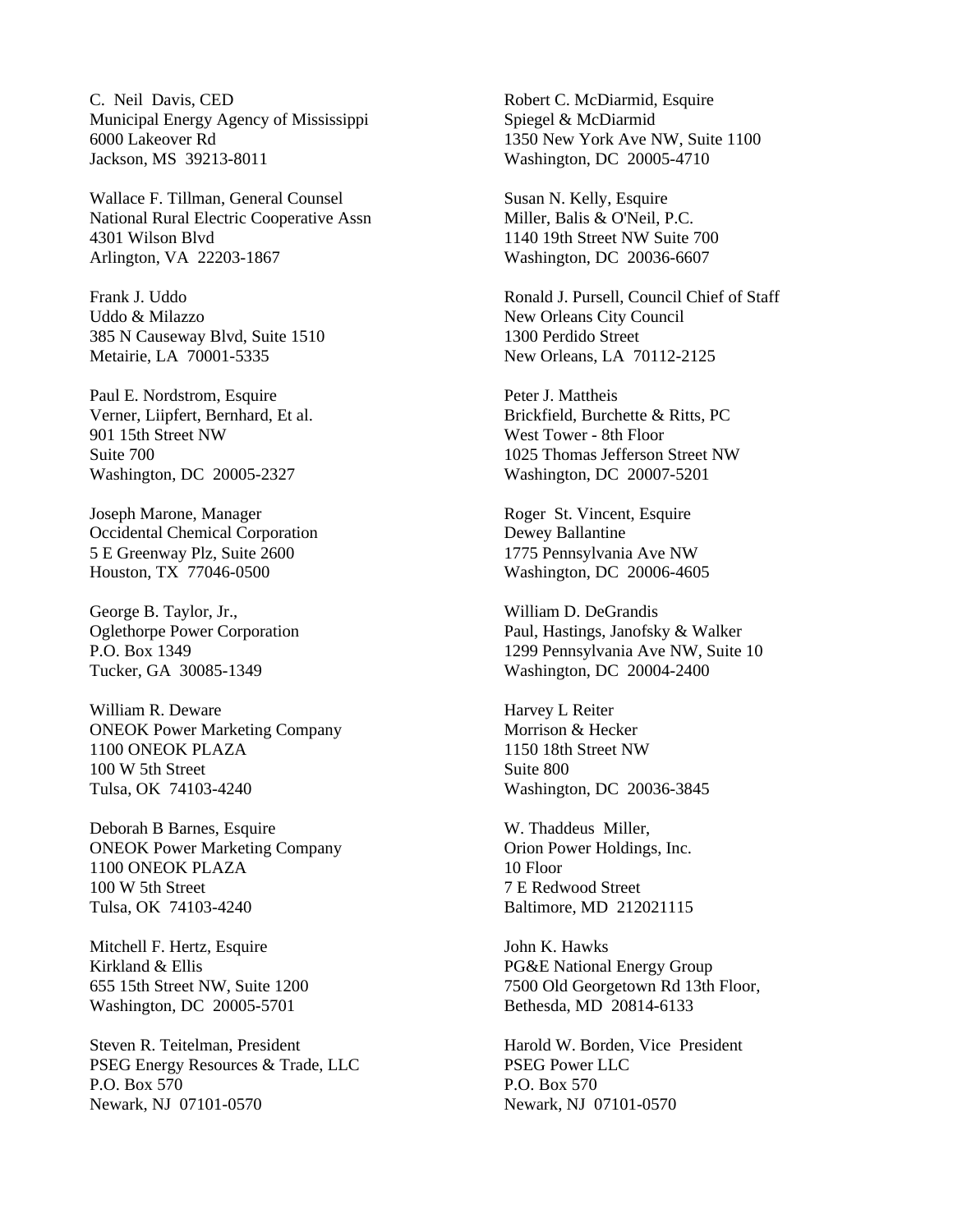Pauline Foley PSEG Services Corporation P.O. Box 570 Newark, NJ 07101-0570

Michael G. Briggs, Senior Counsel Reliant Energy Inc 801 Pennsylvania Ave NW Suite 620 Washington, DC 20004-2615

Wayne Miller GDS Associates, Inc. 1850 Parkway Pl SE, Suite 720 Marietta, GA 30067-4439

Jon L. Brunenkant, Esquire Brunenkant & Haskell, LLP 805 15th Street NW, Suite 1101 Washington, DC 20005-2289

Gary Tipps, Manager South Mississippi Electric Power Assn. P.O. Box 15849 Hattiesburg, MS 39404-5849

Robert Weinberg, Esquire Duncan, Weinberg, Genzer & Pembroke 1615 M Street NW, Suite 800 Washington, DC 20036-3213

Michael D. Mackness Southern California Edison Company P.O. Box 800 Rosemead, CA 91770-0800

Glenn A. Sheffield, Director Southern Natural Gas Company P.O. Box 2563 Birmingham, AL 35202-2563

Ms. Terri Gallup American Electric Power Service Corp. P.O. Box 21928 Tulsa, OK 74121-1928

Nicholas P. Foligno American Electric Power Service Corp. 1616 Woodall Rodgers Fwy Dallas, TX 75202-1259

John Meyer Reliant Energy Northeast Generation, Inc 1111 Louisiana Street Houston, TX 77002-5200

Frederick H. Ritts Brickfield, Burchette, Ritts & Stone, PC 8th Floor, West Tower 1025 Thomas Jefferson Street NW Washington, DC 20007-5201

Peter I. Trombley, Shell Energy Services Company, L.L.C. 1221 Lamar Street, Suite 1000 Houston, TX 77010-3038

Amy Gold Shell Energy Services Company, L.L.C. 1221 Lamar Street Houston, TX 77010-3000

James N. Compton Compton, Crowell & Hewitt P.O. Box 1937 Biloxi, MS 39533-1937

Mr. Stephen Daniel GDS Associates Inc 1850 Parkway Pl SE, Suite 720 Marietta, GA 30067-4439

Jennifer L. Key Steptoe & Johnson LLP 1330 Connecticut Ave NW Washington, DC 20036-1704

Patrick B. Pope, Vice-President Southern Natural Gas Company P.O. Box 2563 Birmingham, AL 35202-2563

Clark E. Downs, Esquire Jones, Day, Reavis & Pogue 51 Louisiana Ave NW Washington, DC 20001-2105

Angela L. Llewellyn, Administrator TECO Energy, Inc. P.O. Box 111 Tampa, FL 33601-0111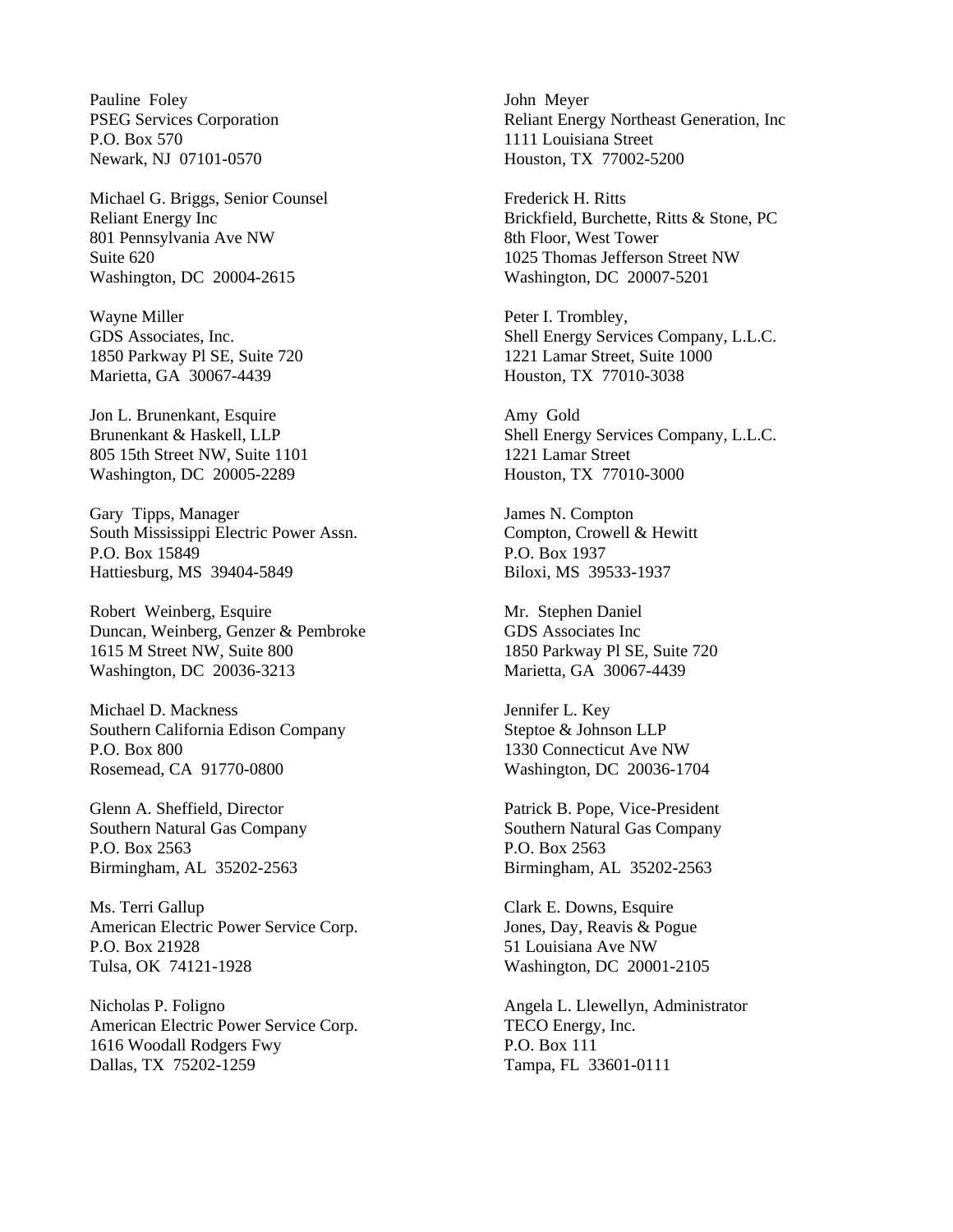Mark L. Perlis, Esquire Dickstein Shapiro Morin & Oshinsky LLP 2101 L Street NW Washington, DC 20037-1594

Andrea M. Settanni Bracewell & Patterson, L.L.P. 2000 K Street NW, Suite 500 Washington, DC 20006-1809

Neil L. Levy Kirkland & Ellis 655 15th Street NW, Suite 1200 Washington, DC 20005-5701

Susan N. Kelly, Esquire Miller, Balis & O'Neil, P.C. 1140 19th Street NW, Suite 700 Washington, DC 20036-6607

Jess Totten Texas Public Utility Commission P.O. Box 13326 Austin, TX 78711-3326

Kathleen E. Magruder, VP, Government Affairs The New Power Company 1 Manhattanville Rd Purchase, NY 10577-2100

Andrew N. Chau Tractebel, Inc. 1177 West Loop S Suite 900 Houston, TX 77027-9083

Michael C. Regulinski, Senior Counsel Virginia Electric & Power Company P.O. Box 26666 Richmond, VA 23261-6666

J. M. Shafer Western Farmers Electric Cooperative P.O. Box 656 Anadarko, OK 73005-0656

Richard A. Dixon, Vice President Western Resources, Inc. P.O. Box 889 Topeka, KS 66601-0889

Norma R. Iacovo, Assistant General Counsel Tenaska Power Services Co. 1701 E Lamar Blvd, Suite 100 Arlington, TX 76006-7303

Scott M. Helyer, Manager Tenaska, Inc. 1701 E Lamar Blvd, Suite 100 Arlington, TX 76006-7303

Micheal McDowell, Executive Director Tennessee Valley Public Power Association P.O. Box 6189 Chattanooga, TN 37401-6189

Rex D. VanMiddlesworth Mayor, Day, Caldwell & Keeton, LLP 111 Congress Ave, Suite 1700 Austin, TX 78701-4069

James Z. Brazell Texas Public Utility Commission P.O. Box 12548 Austin, TX 78711-2548

Martha A. Duggan The New Power Company 3102 6th Street N Arlington, VA 22201-2002

Tom E. Oney, Attorney Worsham, Forsythe, & Wooldridge 1601 Bryan Street, Suite 30000 Dallas, TX 75201-3401

Jonathan W. Gottlieb, Esquire Baker & McKenzie 815 Connecticut Ave NW Washington, DC 20006-4004

Daniel E. Frank, Attorney Sutherland Asbill & Brennan LLP 1275 Pennsylvania Ave NW Washington, DC 200042404

Martin .J Bregman, Executive Director Western Resources, Inc. P.O. Box 889 Topeka, KS 66601-0889